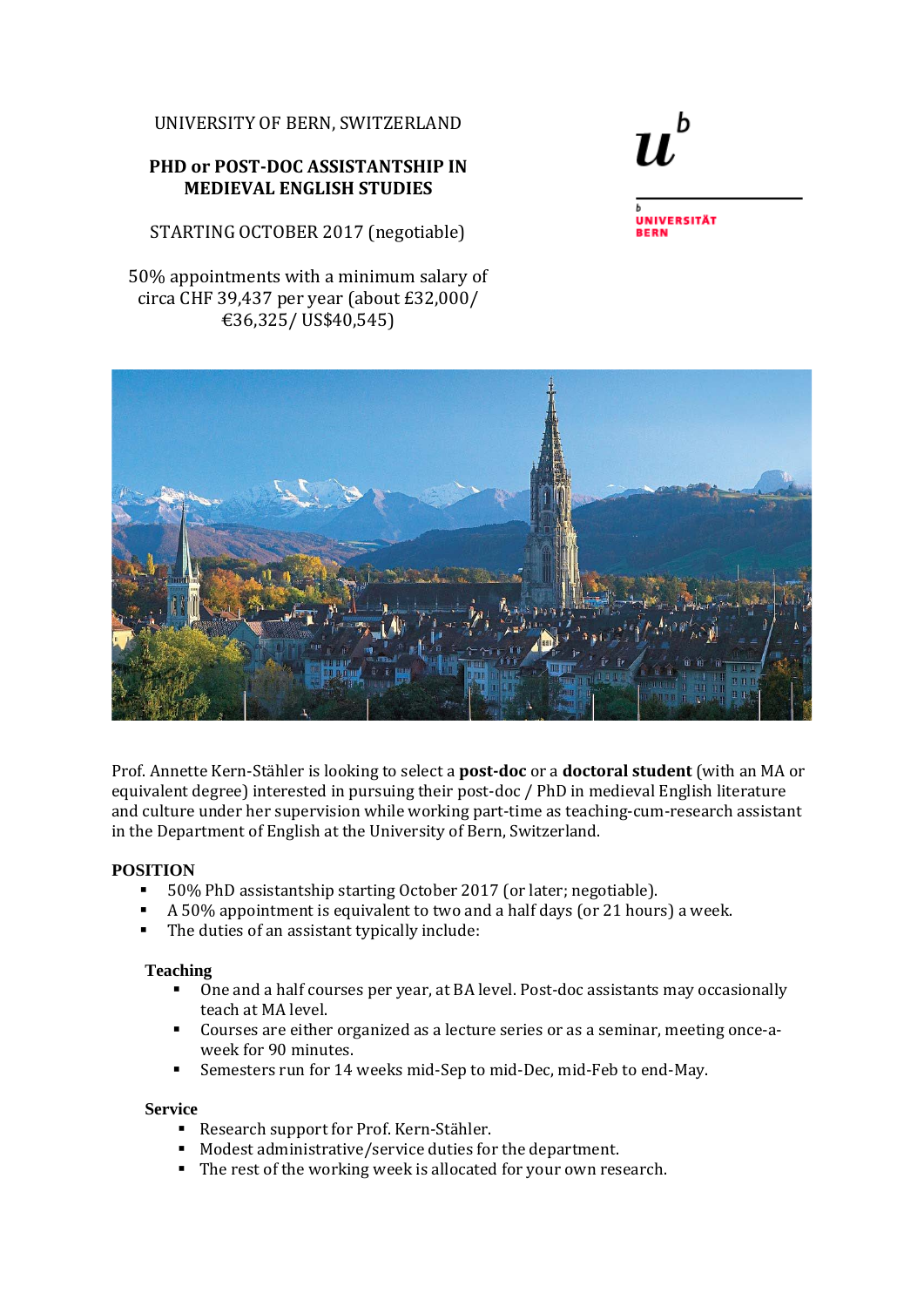# **SALARY**

- The salary for this position is a minimum of around CHF 39,437 (2014) per year (gross)(i.e. CHF 78,874 pro rata gross).
- Salary is subject to modest annual rises in accordance with Cantonal (i.e. local government) policy.

Salary does not include:

- tuition fees of CHF300 per semester (same for all students regardless of citizenship) (only for PhD candidate);
- personal health insurance (roughly CHF 200 to 300 per month depending on age, etc.). Health insurance is compulsory in Switzerland and is not organized by your employer.

NB: Annual renewal of contract is dependent on satisfactory progress with your doctoral studies/research project, and on the fulfilment of your core teaching/service duties.

## **CONDITIONS**

Doctoral research in Switzerland – like in much of Europe – is thesis-driven and relies on students being mature, self-reliant, motivated, and well organized. You work under the supervision of a dedicated faculty advisor/mentor and are expected to participate in the research culture of your home department and our allied research centres. By the same token, you will find yourself with a lot of freedom, independence and collegiality, quickly becoming a valuable member of the department's academic faculty/staff.

For more information about life (including cost of living) in Bern, see: www.unibe.ch/eng/studies/living\_bern.html www.unibe.ch/eng/studies/doctoral\_students.html

For more information about the Department of English: www.ens.unibe.ch/content/index\_eng.html

## **REQUIREMENTS AND FURTHER INFORMATION**

- The University of Bern strives to become an equal opportunities employer;
- You must hold an MA (or equivalent) in Medieval Studies or English Literature
- You will need to demonstrate a track record of successful academic study
- You should already have a reasonably well-developed research proposal;
- You should have an outstanding command of written and spoken English; your PhD thesis should be written in English;
- While the administrative (and teaching) language of the Department of English is English, the administrative language of the Faculty and the rest of the University is German, and Bern is a (Swiss)German-speaking city. You should either already have some competence in German, or actively commit to learning German when you arrive. The University of Bern provides courses for learners of German;
- To be eligible for a doctoral assistantship, you must meet the University of Bern's basic admission criteria for doctoral study: www.zib.unibe.ch/content/internationals/bewerbung/doktorat/index\_eng.html
- Non-Swiss candidates will be responsible for applying for relevant work permits/visas.